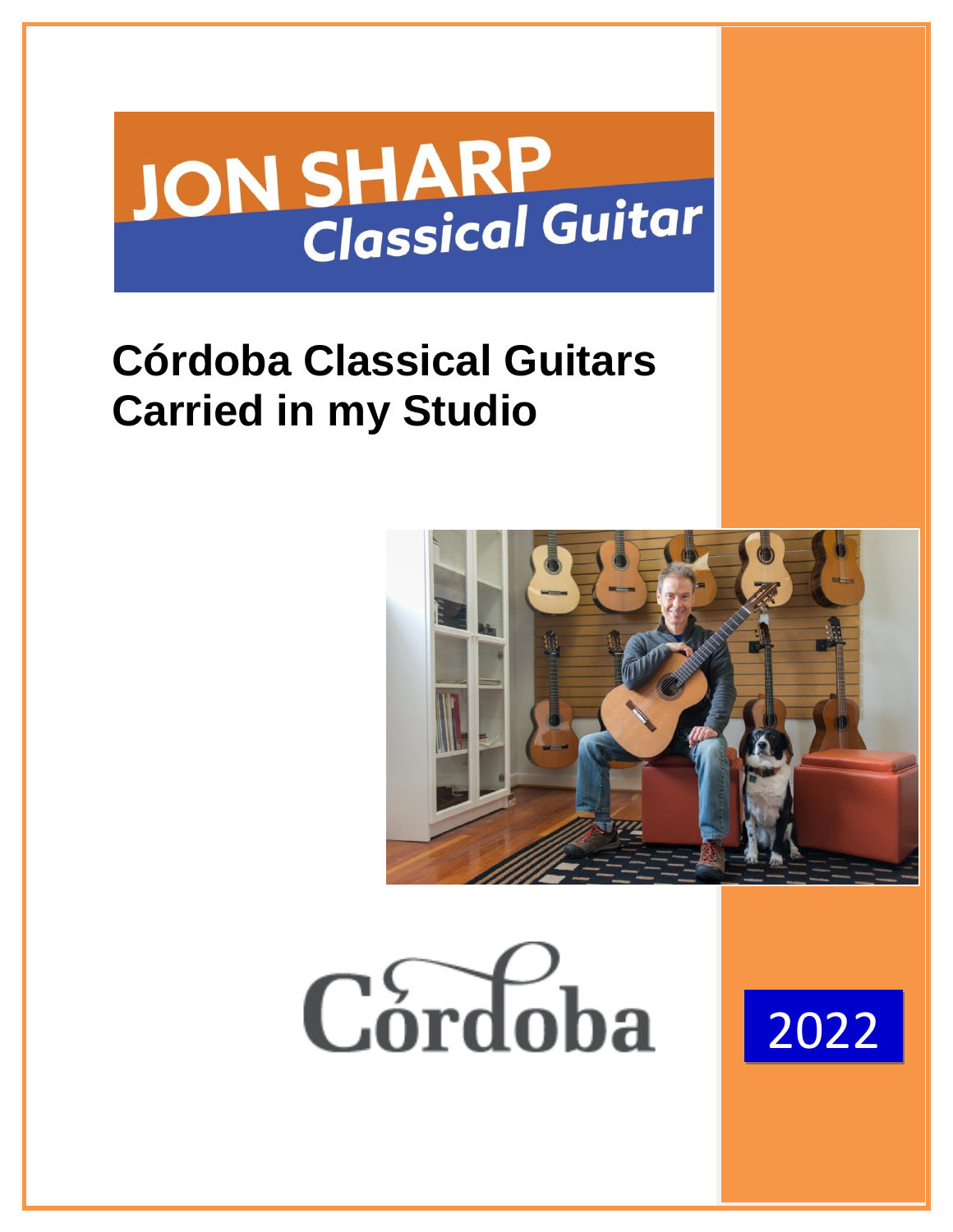

# **Protégé C1M ¼ Size \$179.00**



The Protégé by Córdoba C1M 1/4 is the perfect nylon string guitar for the youngest, beginning students, and is perfectly at home in the classroom or at home. Comfortable and easy to play, it's a great first guitar at an affordable price. Every Protégé C1M is built with a spruce top, mahogany back and sides, a comfortable, slim neck profile, traditional mosaic rosette, and a matte polyurethane finish. Like all Córdoba instruments, C1M models feature premium Savarez strings and an adjustable truss rod for lifetime neck stability.

| <b>Body Top</b>             | Spruce                                                   |
|-----------------------------|----------------------------------------------------------|
| <b>Top Bracing Pattern</b>  | Fan                                                      |
| <b>Rosette</b>              | Traditional                                              |
| <b>Back and Sides Wood</b>  | Mahogany                                                 |
| <b>Neck Material</b>        | Mahogany                                                 |
| <b>Scale Length</b>         | 480mm (18 7/8")                                          |
| <b>Nut Width</b>            | 45mm (1 3/4")                                            |
| <b>Truss Rod</b>            | Dual Action                                              |
| <b>Fingerboard Material</b> | Composite or Pau Ferro (Dependent on Production<br>Date) |
| <b>Frets Total</b>          | 19                                                       |
| <b>Color</b>                | Natural (NAT)                                            |
| <b>Finish</b>               | Matte Polyurethane                                       |
| <b>Tuning Machines</b>      | Cordoba Gold with Pearl Buttons                          |
| <b>Strings</b>              | Savarez Cristal Corum High Tension 500CJ                 |
| <b>Bout Width</b>           | Upper 229mm (9") Lower 298mm (11 3/4")                   |
| <b>Body Depth Bout</b>      | Upper 75mm (3") Lower 80mm (3 1/8")                      |
| <b>Body Length</b>          | 381mm (15")                                              |
| <b>Overall Length</b>       | 806mm (31 3/4")                                          |

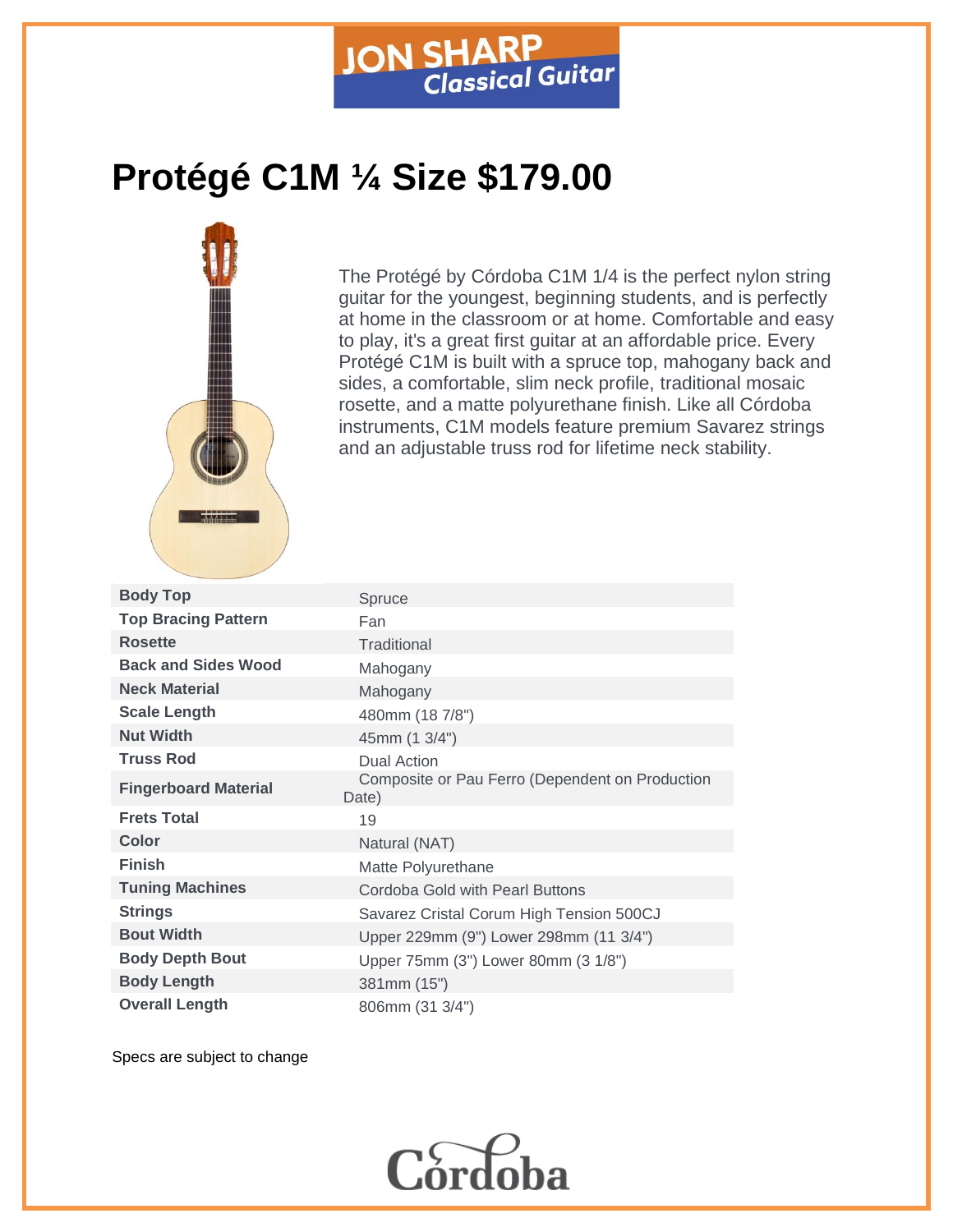# **JON SHARP**<br>Classical Guitar

# **Protégé C1M ¾ Size \$179.00**

The Protégé by Córdoba C1M 3/4 is the perfect nylon string guitar for young, beginning students, and is perfectly at home in the classroom or at home. Comfortable and easy to play, it's a great first guitar at an affordable price. Every Protégé C1M is built with a spruce top, mahogany back and sides, a comfortable, slim neck profile, traditional mosaic rosette, and a matte polyurethane finish. Like all Córdoba instruments, C1M models feature premium Savarez strings and an adjustable truss rod for lifetime neck stability..



| <b>Body Top</b>             | Spruce                                                |
|-----------------------------|-------------------------------------------------------|
| <b>Top Bracing Pattern</b>  | Fan                                                   |
| <b>Rosette</b>              | Traditional                                           |
| <b>Back and Sides Wood</b>  | Mahogany                                              |
| <b>Neck Material</b>        | Mahogany                                              |
| <b>Scale Length</b>         | 615mm (24.2")                                         |
| <b>Nut Width</b>            | 48mm (1 7/8")                                         |
| <b>Truss Rod</b>            | <b>Dual Action</b>                                    |
| <b>Fingerboard Material</b> | Composite or Pau Ferro (Dependent on Production Date) |
| <b>Color</b>                | Natural (NAT)                                         |
| <b>Finish</b>               | Matte Polyurethane                                    |
| <b>Tuning Machines</b>      | Cordoba Gold with Pearl Buttons                       |
| <b>Strings</b>              | Savarez Cristal Corum High Tension 500CJ              |
| <b>Bout Width</b>           | Upper 260mm (10 1/4") Lower 340mm (13 3/8")           |
| <b>Body Depth Bout</b>      | Upper 80mm (3 1/8") Lower 85mm (3 1/3")               |
| <b>Body Length</b>          | 457mm (18")                                           |
| <b>Overall Length</b>       | 953mm (37 1/2")                                       |

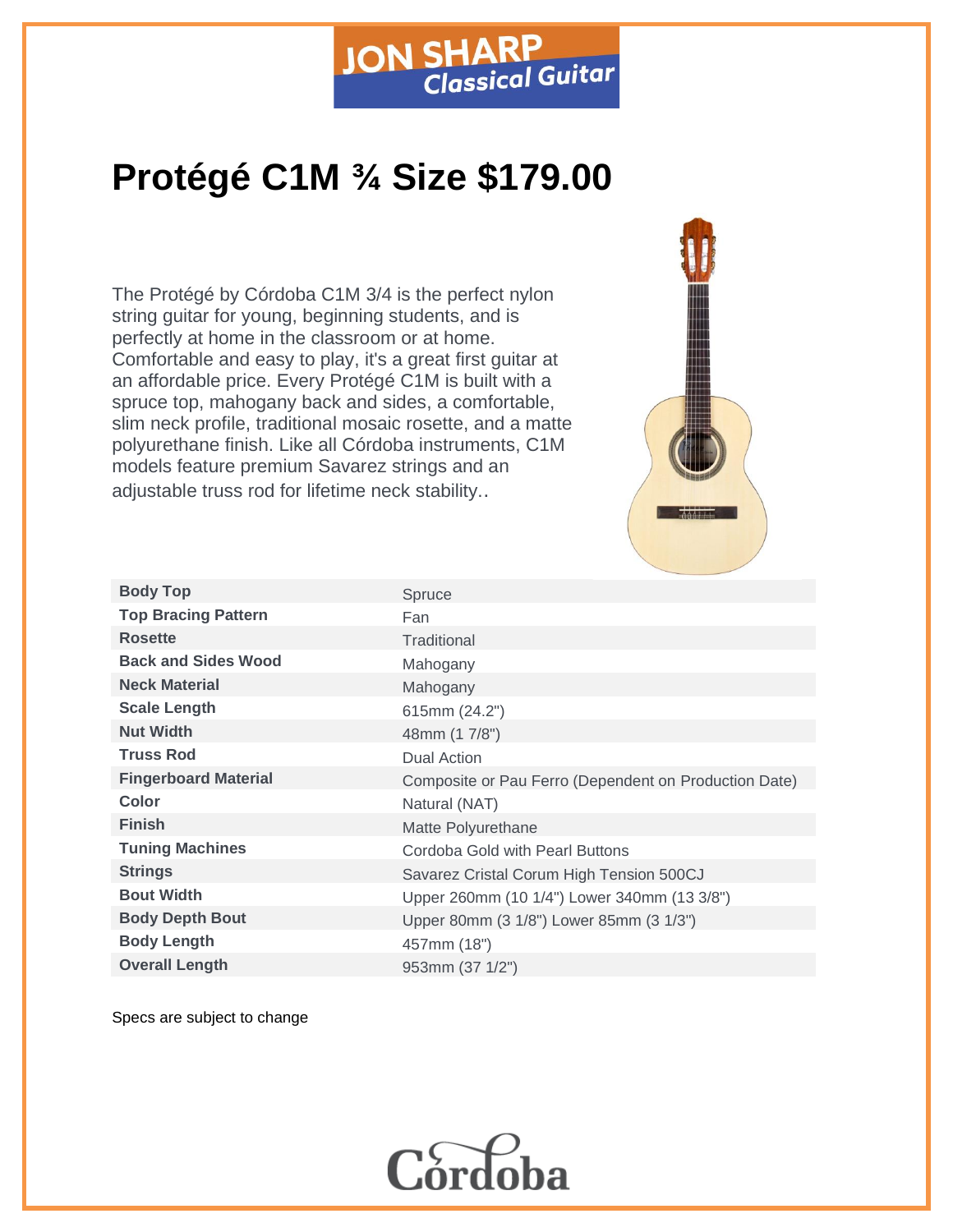

### **C3M Full Size \$279**



The C3M is one of Cordoba's popular entrylevel nylon string guitars. Lightweight and comfortable to play, the C3M features a solid cedar top, mahogany back and sides and a matte finish. Handmade in the traditional Spanish style, its fan bracing results in a beautiful, warm, and well-balanced tone. The C3M is hand-crafted and features a hand inlaid wooden rosette, rosewood fingerboard and bridge, Savarez strings and nickel plated tuning machines with pearl buttons.

| <b>Construction</b>         | Solid Top                                   |
|-----------------------------|---------------------------------------------|
| <b>Body Top</b>             | Solid Western Red Cedar                     |
| <b>Top Bracing Pattern</b>  | Fan                                         |
| <b>Rosette</b>              | <b>All Wood Traditional</b>                 |
| <b>Back and Sides Wood</b>  | Mahogany                                    |
| <b>Neck Material</b>        | Mahogany                                    |
| <b>Scale Length</b>         | 648mm (25 1/2")                             |
| <b>Nut Width</b>            | 52mm (2")                                   |
| <b>Truss Rod</b>            | <b>Dual Action</b>                          |
| <b>Fingerboard Material</b> | Rosewood                                    |
| <b>Frets Total</b>          | 19                                          |
| Color                       | Natural (NAT)                               |
| <b>Finish</b>               | Matte Polyurethane                          |
| <b>Bridge Material</b>      | Composite                                   |
| <b>Saddle Material</b>      | <b>Bone</b>                                 |
| <b>Nut Material</b>         | <b>Bone</b>                                 |
| <b>Tuning Machines</b>      | Cordoba Silver with Pearl Buttons           |
| <b>Strings</b>              | Savarez Cristal Corum High Tension 500CJ    |
| <b>Bout Width</b>           | Upper 286mm (11 1/4") Lower 371mm (14 5/8") |
| <b>Body Depth Bout</b>      | Upper 95mm (3 3/4") Lower 100mm (4")        |
| <b>Body Length</b>          | 489mm (19 1/4")                             |
| <b>Overall Length</b>       | 991mm (39")                                 |

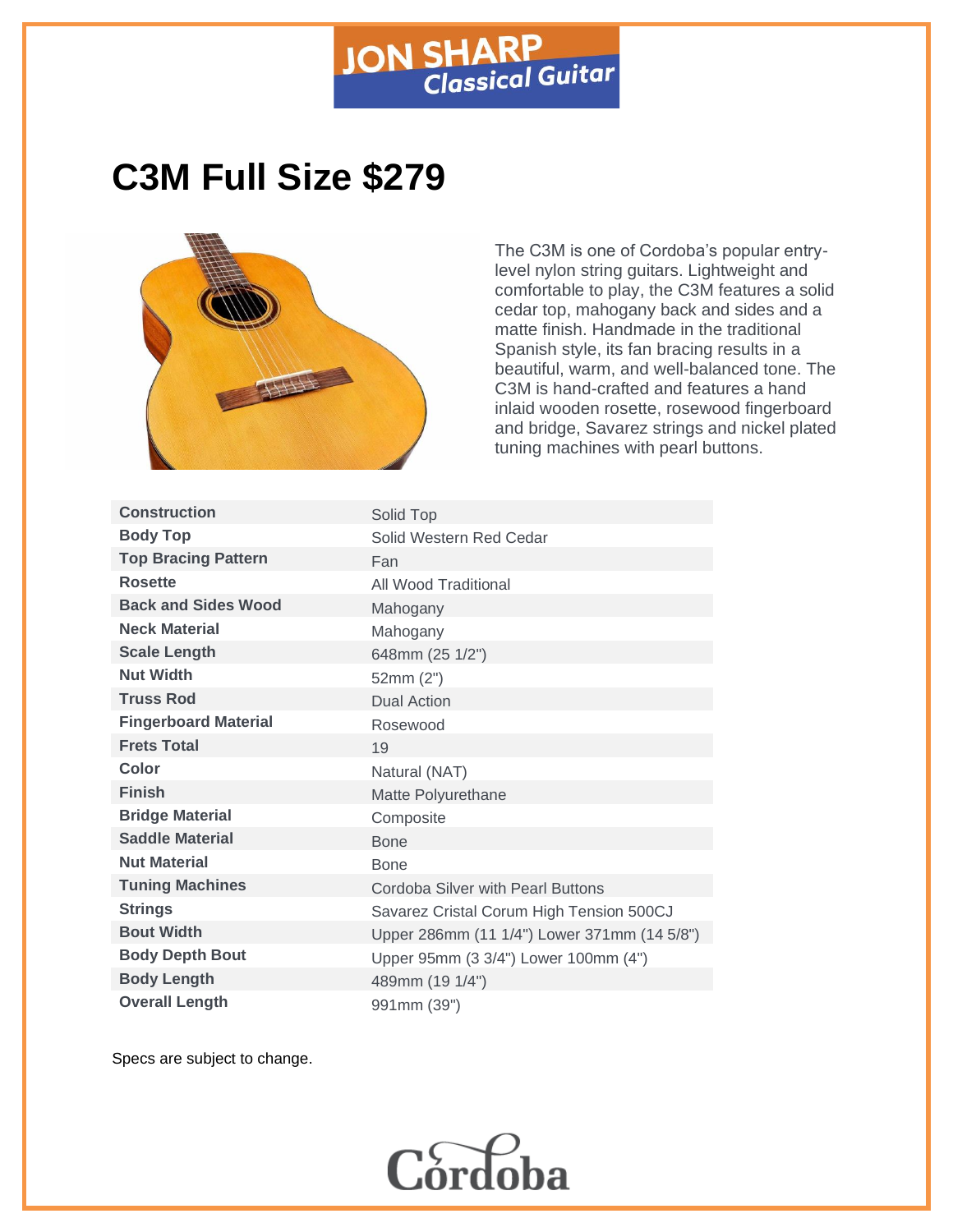

# **C5 Full Size \$389.00**

One of the original models of the Iberia series, the Cordoba C5 is a full size classical nylon-string guitar available with a solid Canadian cedar, or European spruce top, mahogany back and sides and a rosewood fingerboard. Handmade in the traditional Spanish style, the C5 also features an all wood inlaid rosette, rosewood binding, hand carved headstock, fan bracing system, and bone nut and saddle.



All Cordoba guitars come with **SAVAREZ** strings.

| <b>Body Top</b>             | Solid Western Red Cedar                                  |
|-----------------------------|----------------------------------------------------------|
| <b>Top Bracing Pattern</b>  | Fan                                                      |
| <b>Soundhole Diameter</b>   | 84mm (3 1/3")                                            |
| <b>Rosette</b>              | All Wood Traditional                                     |
| <b>Back and Sides Wood</b>  | Mahogany                                                 |
| <b>Neck Material</b>        | Mahogany                                                 |
| <b>Scale Length</b>         | 648mm (25 1/2")                                          |
| <b>Nut Width</b>            | 52mm (2")                                                |
| <b>Truss Rod</b>            | <b>Dual Action</b>                                       |
| <b>Fingerboard Material</b> | Pau Ferro or Rosewood (dependent on<br>production date)* |
| <b>Frets Total</b>          | 19                                                       |
| Color                       | Natural (NAT)                                            |
| <b>Finish</b>               | Gloss Polyurethane                                       |
| <b>Bridge Material</b>      | Pau Ferro or Rosewood (dependent on<br>production date)* |
| <b>Saddle Material</b>      | <b>Bone</b>                                              |
| <b>Nut Material</b>         | <b>Bone</b>                                              |
| <b>Tuning Machines</b>      | Cordoba Gold with Pearl Buttons                          |
| <b>Strings</b>              | Savarez Cristal Corum High Tension 500CJ                 |
| <b>Bout Width</b>           | Upper 292mm (11 1/2") Lower371mm (14<br>5/8")            |
| <b>Body Depth Bout</b>      | Upper 95mm (3 3/4") Lower100mm (4")                      |
| <b>Body Length</b>          | 489mm (19 1/4")                                          |
| <b>Overall Length</b>       | 984mm (38 3/4")                                          |

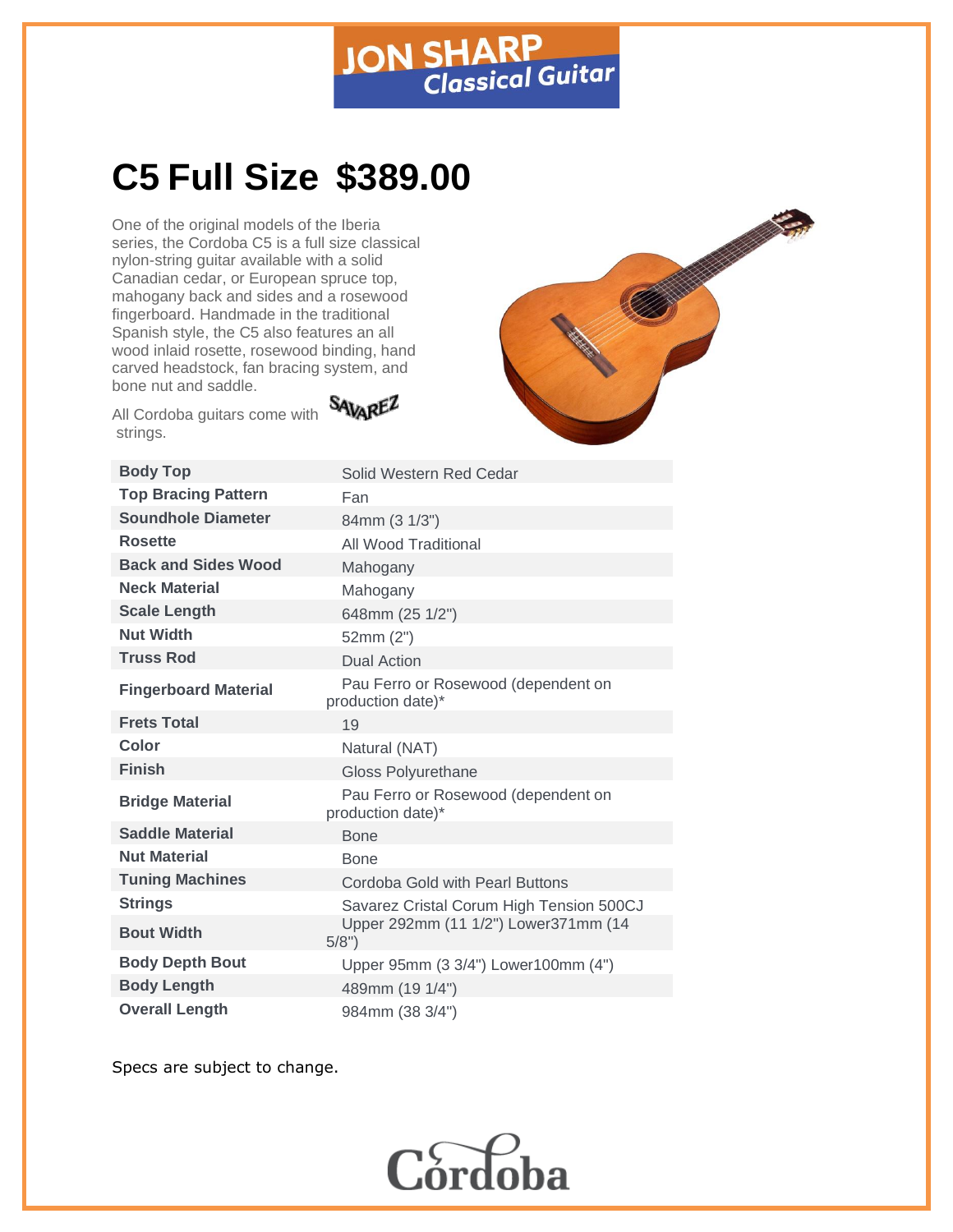

#### **Dolce 7/8 Size \$379.00 (C5 – 630mm Scale Length)**

Slightly smaller than a standard guitar (7/8 size, 630mm scale length), the Córdoba Dolce is great guitar for anyone looking for a lightweight, comfortable, and easy playing instrument. It is built with the traditional Spanish fan bracing, a solid cedar top and mahogany back and sides. To adjust the string height on this guitar, use the truss rod that is included in the neck.







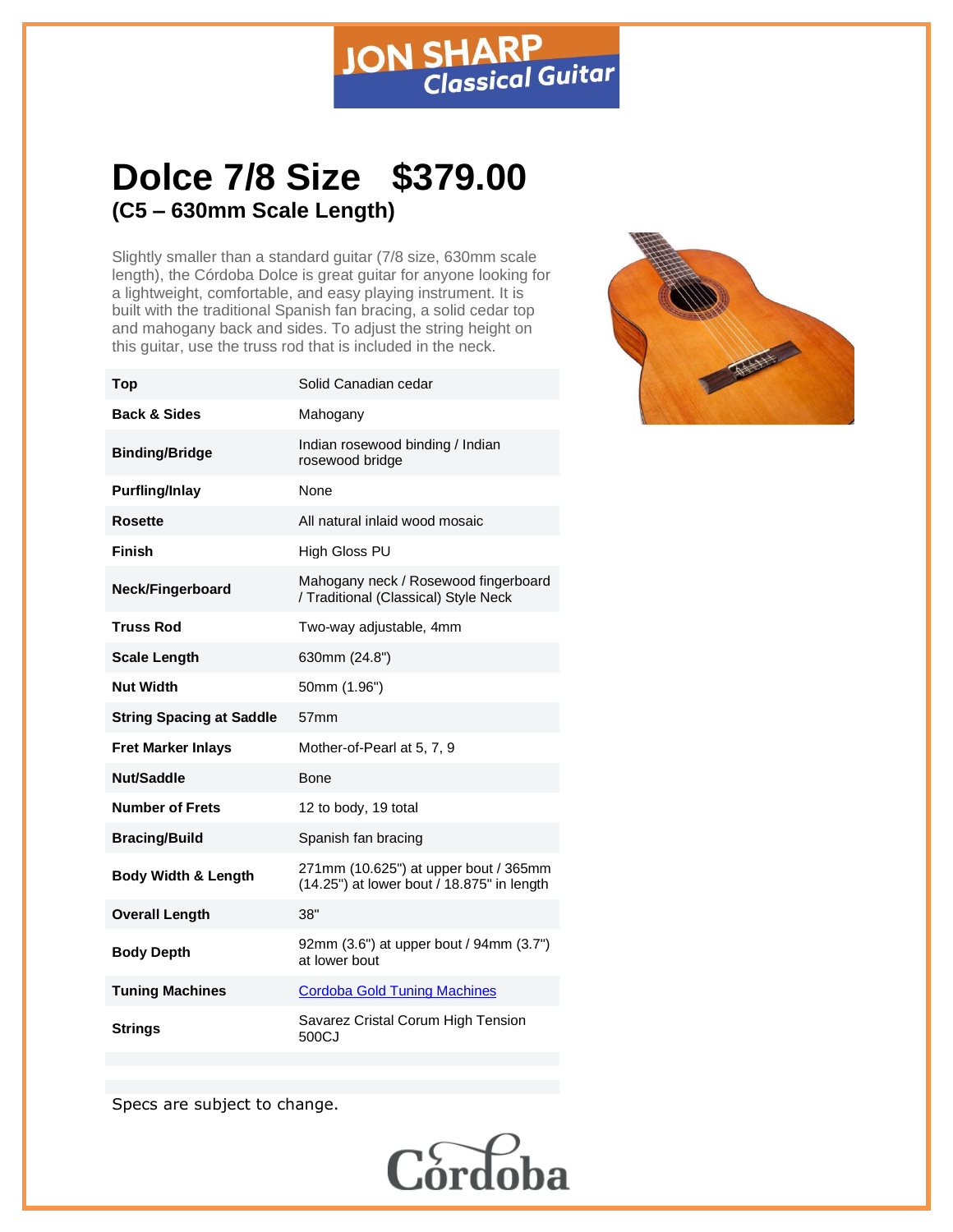

#### **Cadete ¾ Size \$379.00 (615mm Scale Length)**

The Cadete is a handmade 3/4 size nylon string guitar built with a solid cedar top and mahogany back and sides. Its traditional 7-fan bracing produces a rich Spanish sound in spite of its reduced string length (615mm scale length). Beautiful hand-crafted elements such as an all-natural wood rosette, Indian rosewood binding, and a lightweight gloss PU finish distinguish the Cadete from other entry-level guitars in its price range. Like all Córdoba guitars, a lightweight adjustable truss rod is built into the neck for stability.

| <b>Construction</b>         | Solid Top                                                   |
|-----------------------------|-------------------------------------------------------------|
| <b>Body Top</b>             | Solid Western Red Cedar                                     |
| <b>Top Bracing Pattern</b>  | Fan                                                         |
| <b>Back and Sides Wood</b>  | Mahogany                                                    |
| <b>Neck Material</b>        | Mahogany                                                    |
| <b>Scale Length</b>         | 615mm (24.2")                                               |
| <b>Truss Rod</b>            | <b>Dual Action</b>                                          |
| <b>Fingerboard Material</b> | Pau Ferro or Rosewood (dependent on production<br>$date)^*$ |
| <b>Frets Total</b>          | 19                                                          |
| Color                       | Natural (NAT)                                               |
| <b>Finish</b>               | <b>Gloss Polyurethane</b>                                   |
| <b>Bridge Material</b>      | Pau Ferro or Rosewood (dependent on production<br>$date)^*$ |
| <b>Saddle Material</b>      | <b>Bone</b>                                                 |
| <b>Nut Material</b>         | <b>Bone</b>                                                 |
| <b>Tuning Machines</b>      | Cordoba Gold with Pearl Buttons                             |
| <b>Strings</b>              | Savarez Cristal Corum High Tension 500CJ                    |
| <b>Bout Width</b>           | Upper 260mm (10 1/4") Lower 343mm (13 1/2")                 |
| <b>Body Depth Bout</b>      | Upper 80mm (3 1/8") Lower 85mm (3 1/3")                     |
| <b>Body Length</b>          | 457mm (18")                                                 |
| <b>Overall Length</b>       | 940mm (37")                                                 |



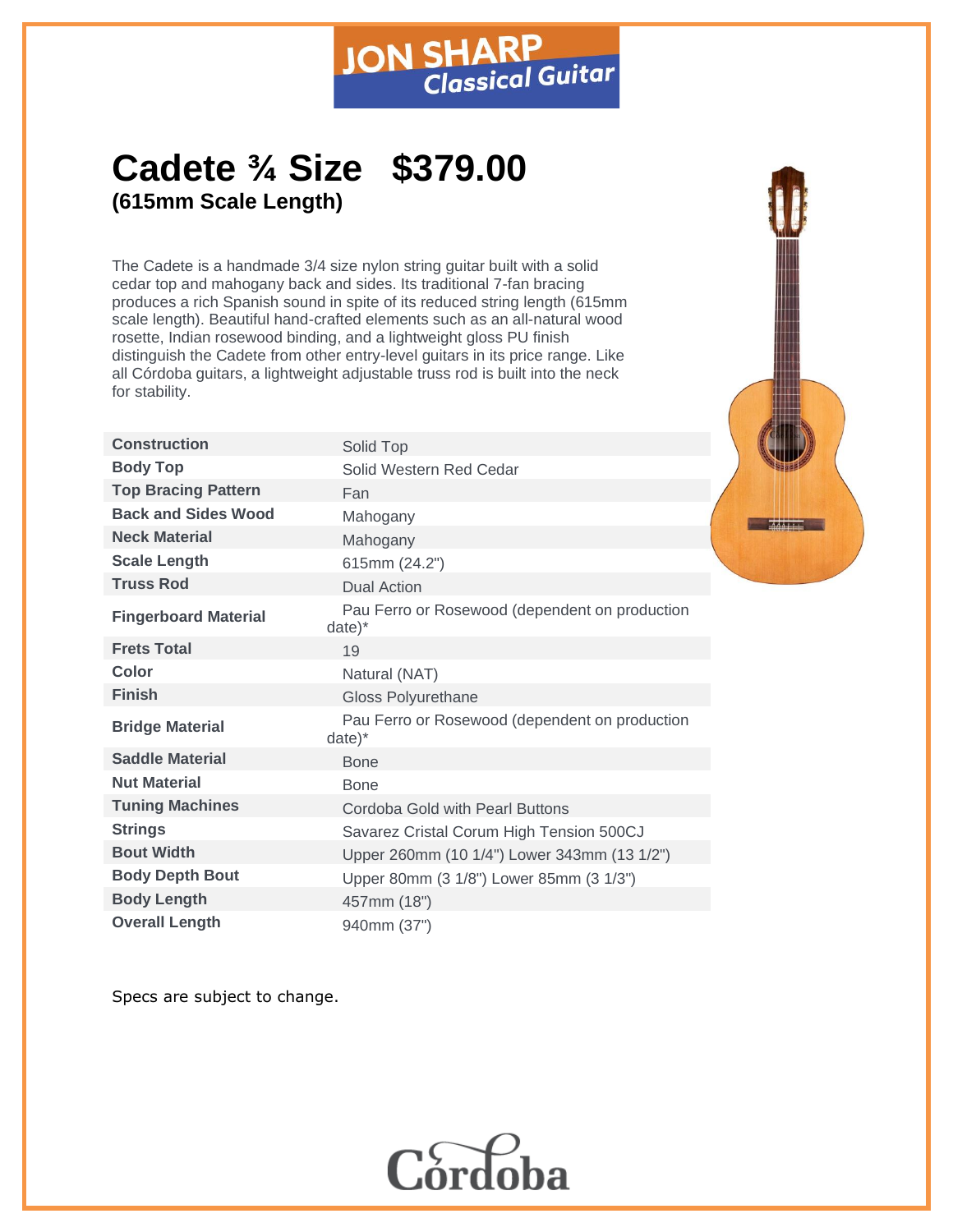

# **C7 Full Size \$599.00**

The C7 is a long-time fixture in Cordoba's product line. A step up from the C5, the C7 offers guitarists the option of solid Canadian cedar top or solid European spruce top paired with rosewood back and sides. Like many Cordoba guitars, the C7 features a fan bracing pattern, which gives the center of the soundboard more surface area to vibrate and respond to the tension of the strings. A more responsive soundboard makes the guitar louder, and provides better tone.

> The C7 is a great choice for beginner or intermediate guitarists. Additional features include a hand-inlaid wooden rosette, rosewood binding, bridge, and fingerboard, and a natural high gloss finish. It comes with Savarez Cristal Corum strings and Cordoba's deluxe gig bag.

| Top                             | Solid Canadian Red Cedar or solid European Spruce                                        |
|---------------------------------|------------------------------------------------------------------------------------------|
| <b>Back &amp; Sides</b>         | Rosewood                                                                                 |
| <b>Binding/Bridge</b>           | Indian rosewood binding / Indian rosewood bridge                                         |
| Purfling/Inlay                  | Maple & Ebony top, Maple back & sides                                                    |
| <b>Rosette</b>                  | All natural inlaid wood mosaic                                                           |
| Finish                          | High Gloss PU                                                                            |
| Neck/Fingerboard                | Mahogany neck / Rosewood fingerboard/ Traditional (Classical)<br><b>Style Neck</b>       |
| <b>Truss Rod</b>                | Two-way adjustable, 4mm                                                                  |
| <b>Scale Length</b>             | 650mm (25.6")                                                                            |
| <b>Nut Width</b>                | 52mm (2.04")                                                                             |
| <b>String Spacing at Saddle</b> | 60mm                                                                                     |
| <b>Fret Marker Inlays</b>       | Mother-of-Pearl at 3, 5, 7, 9, 12                                                        |
| Nut/Saddle                      | Bone                                                                                     |
| <b>Number of Frets</b>          | 12 to body, 19 total                                                                     |
| <b>Bracing/Build</b>            | Spanish fan bracing                                                                      |
| <b>Body Width &amp; Length</b>  | 290mm (11.4") at upper bout, 370mm (14.57") at lower bout;<br>485mm (19.09") body length |
| <b>Overall Length</b>           | 39"                                                                                      |
| <b>Body Depth</b>               | 95mm (3.7") at upper bout, 100mm (3.9") at lower bout                                    |
| <b>Tuning Machines</b>          | <b>Cordoba Tuning Machines C7, GK</b>                                                    |
| <b>Strings</b>                  | Savarez Cristal Corum High Tension 500CJ                                                 |
| <b>Electronics</b>              | <b>NA</b>                                                                                |
| <b>Tap Plate/Pick Guard</b>     | NA.                                                                                      |
| Case                            | Cordoba gig bag                                                                          |

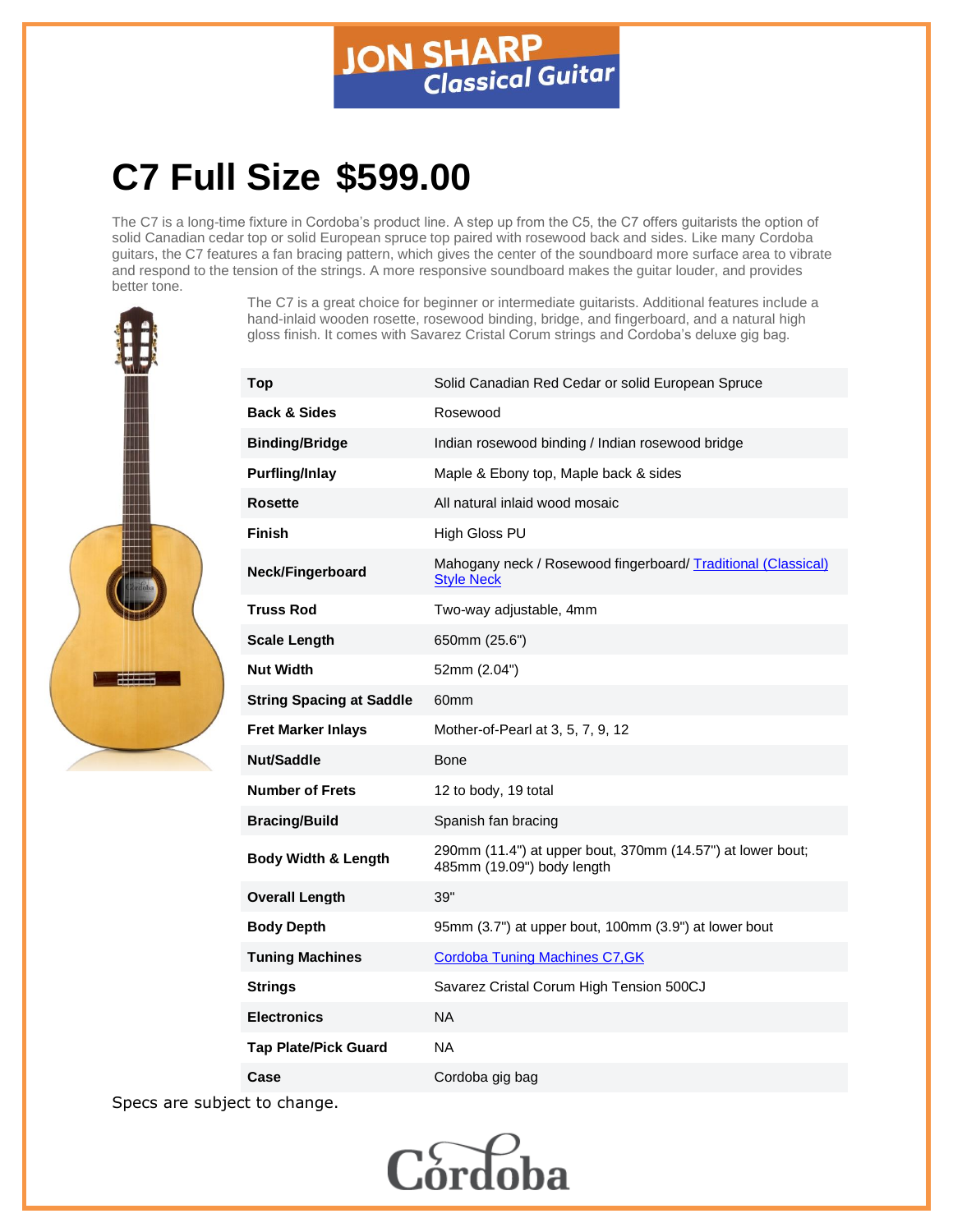

# **C7-CE Full Size \$749.00**

The C7-CE is one of Cordoba's most popular nylon string acoustic-electric guitars. The C7-CE features a solid Canadian cedar top paired with rosewood back and sides for a deep, bass tone. Like many Cordoba guitars, the C7- CE features a fan bracing pattern, which gives the center of the soundboard more surface area to vibrate and respond to the tension of the strings. A more responsive soundboard makes the guitar louder, and provides better tone.

The C7-CE is a great choice for intermediate guitarists in need of their next workhorse guitar. Additional features include a hand-inlaid wooden rosette, rosewood binding, bridge, and fingerboard, and a natural high gloss finish. It comes with Savarez Cristal Corum strings and Cordoba's deluxe gig bag.



| Top                             | Solid Canadian cedar                                                                                                              |
|---------------------------------|-----------------------------------------------------------------------------------------------------------------------------------|
| <b>Back &amp; Sides</b>         | Rosewood                                                                                                                          |
| <b>Binding/Bridge</b>           | Indian rosewood binding / Indian rosewood bridge                                                                                  |
| Purfling/Inlay                  | Maple & Ebony top, Maple back & sides                                                                                             |
| Rosette                         | All natural inlaid wood mosaic                                                                                                    |
| Finish                          | High Gloss PU                                                                                                                     |
| Neck/Fingerboard                | Mahogany neck / Rosewood fingerboard/ Cutaway-<br><b>Electric Style Neck</b>                                                      |
| <b>Truss Rod</b>                | Two-way adjustable, 4mm                                                                                                           |
| <b>Scale Length</b>             | 650mm (25.6")                                                                                                                     |
| <b>Nut Width</b>                | 50mm (1.96")                                                                                                                      |
| <b>String Spacing at Saddle</b> | 60 <sub>mm</sub>                                                                                                                  |
| <b>Fret Marker Inlays</b>       | Mother-of-Pearl at 3, 5, 7, 9, 12                                                                                                 |
| Nut/Saddle                      | Bone                                                                                                                              |
|                                 |                                                                                                                                   |
| <b>Number of Frets</b>          | 12 to body, 19 total                                                                                                              |
| <b>Bracing/Build</b>            | Spanish fan bracing, cutaway electric                                                                                             |
| <b>Body Width &amp; Length</b>  | 290mm (11.4") at upper bout, 370mm (14.57") at lower<br>bout; 485mm (19.09") body length                                          |
| <b>Overall Length</b>           | 39"                                                                                                                               |
| <b>Body Depth</b>               | 95mm (3.7") at upper bout, 100mm (3.9") at lower bout                                                                             |
| <b>Tuning Machines</b>          | Cordoba Tuning Machines C7, GK                                                                                                    |
| <b>Strings</b>                  | Savarez Cristal Corum High Tension 500CJ                                                                                          |
| <b>Electronics</b>              | Fishman Presys Blend with 4 Band EQ + phase,<br>undersaddle piezo and internal microphone with blender,<br>built in digital tuner |
| <b>Tap Plate/Pick Guard</b>     | <b>NA</b>                                                                                                                         |

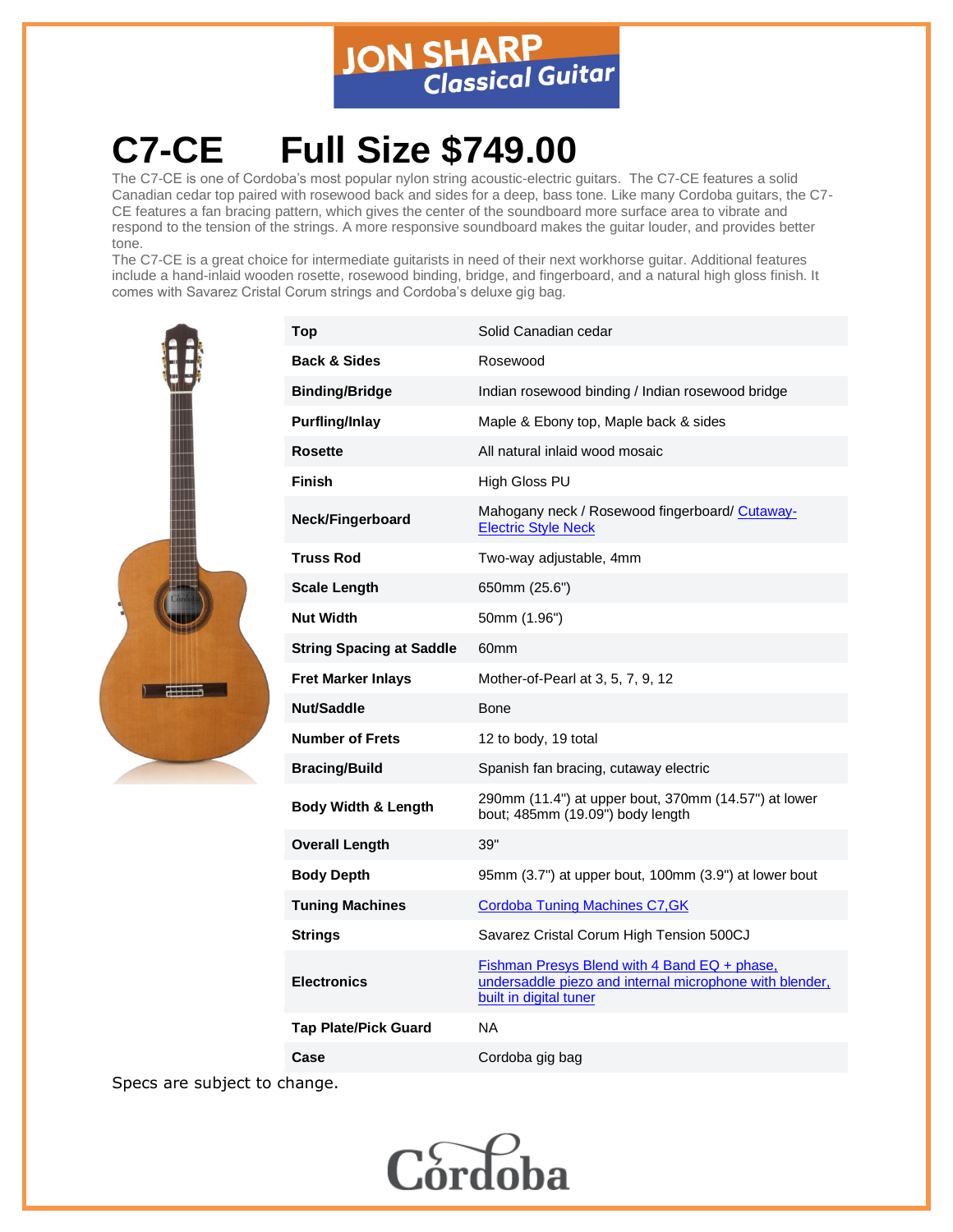

# **C9 Parlor 7/8 Size \$979.00**

#### **(C9 630mm Scale Length)**

The Cordoba C9 Parlor is ideal for the player looking for the feel, comfort, and ease of playability that a smaller instrument provides, while retaining the sweet, warm tone created by all-solid wood construction. Built with a solid Canadian cedar top with solid Indian rosewood back and sides, the C9 Parlor features a 7/8 body size, 50mm nut width, and the fan bracing pattern found on most Cordoba guitars. This bracing pattern gives the center of the soundboard more surface area to vibrate and respond to the tension of the strings making the guitar louder, and providing better tone.

The C9 Parlor is built with Spanish heel construction, where the top of the guitar is attached to the neck, the sides are added next, and the guitar's body is sealed by the installation of the back. This construction technique allows the entire instrument to vibrate as one unified piece.

Aesthetic touches like the pearloid weave rosette inspired by a 1920's Domingo Esteso guitar add a touch of vintage elegance to this best-seller. Other premium features include an ebony fingerboard, rosewood bridge, high gloss finish, and Savarez Cristal Corum strings. The C9 Parlor includes Cordoba's lightweight polyfoam case.



| Top                             | Solid Canadian cedar                                                                      |
|---------------------------------|-------------------------------------------------------------------------------------------|
| <b>Back &amp; Sides</b>         | Solid Indian rosewood                                                                     |
| <b>Binding/Bridge</b>           | Indian rosewood binding/Indian rosewood bridge                                            |
| Purfling/Inlay                  | 6 ply colored wood top purfling, 3 ply maple and ebony back and side<br>purfling          |
| <b>Rosette</b>                  | Pearloid "Esteso" weave                                                                   |
| <b>Finish</b>                   | High Gloss PU                                                                             |
| Neck/Fingerboard                | Mahogany neck / Ebony fingerboard / Traditional (Classical) Style Neck                    |
| <b>Truss Rod</b>                | Two-way adjustable, 4mm                                                                   |
| Scale Length                    | 630mm (24.8")                                                                             |
| <b>Nut Width</b>                | 50mm (1.96")                                                                              |
| <b>String Spacing at Saddle</b> | 57 <sub>mm</sub>                                                                          |
| <b>Fret Marker Inlays</b>       | 5, 7, 9                                                                                   |
| Nut/Saddle                      | Bone                                                                                      |
| <b>Number of Frets</b>          | 12 to body, 19 total                                                                      |
| <b>Bracing/Build</b>            | Spanish heel neck joint, Fan Bracing                                                      |
| <b>Body Width &amp; Length</b>  | 271mm (10.6") at upper bout / 365mm (14.4") at lower bout/ 480mm<br>(18.875") body length |
| <b>Overall Length</b>           | 38"                                                                                       |
| <b>Body Depth</b>               | 92mm (3.6") at upper bout / 94mm (3.7") at lower bout                                     |
| <b>Tuning Machines</b>          | <b>Cordoba Premium Gold Tuning Machines</b>                                               |
| <b>Strings</b>                  | Savarez Cristal Corum High Tension 500CJ                                                  |
| <b>Electronics</b>              | <b>NA</b>                                                                                 |
| <b>Tap Plate/Pick Guard</b>     | NA.                                                                                       |
| Case                            | Cordoba Polyfoam Case                                                                     |
|                                 |                                                                                           |

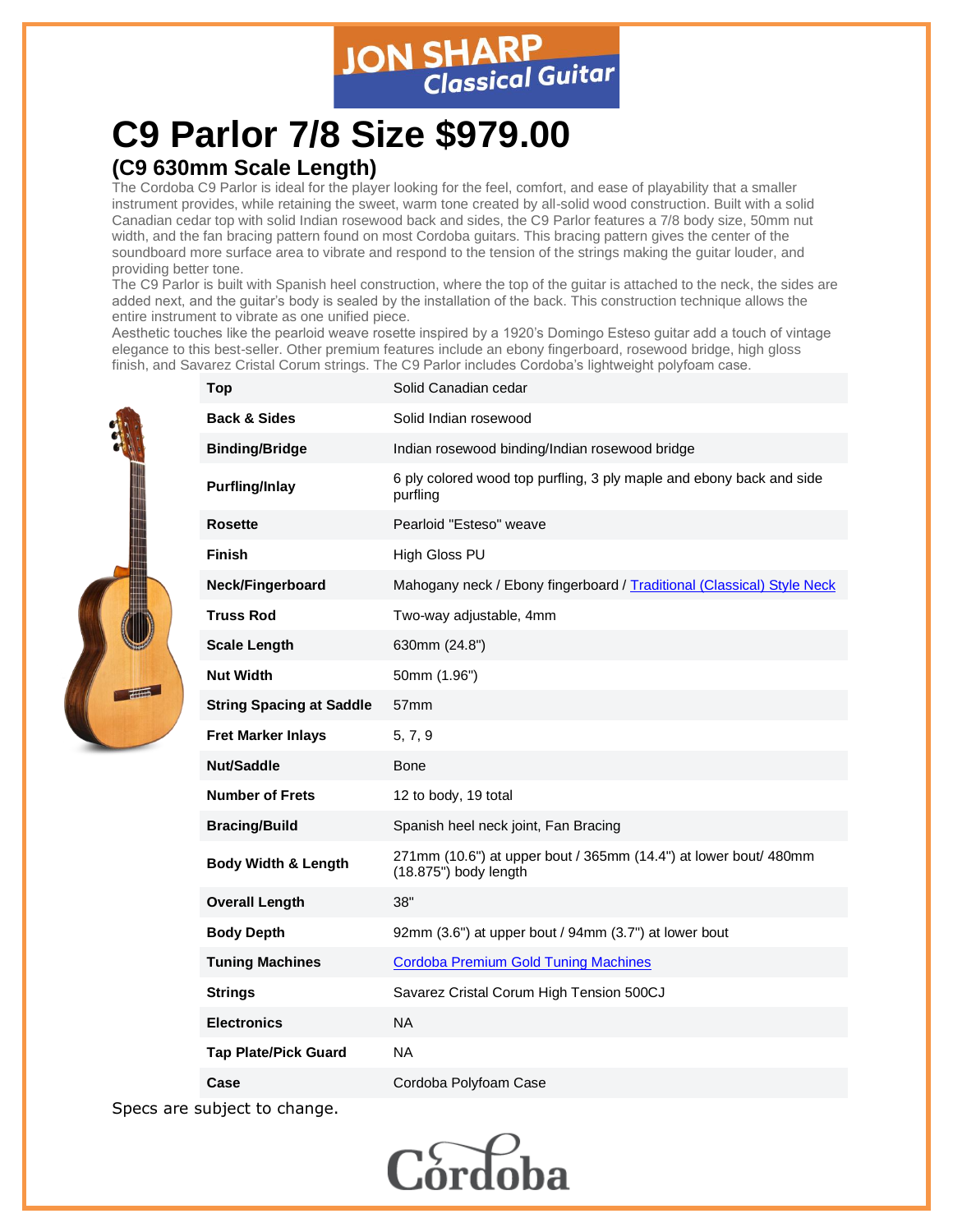

# **C10 Full Size \$1299.00**

The C10 is the perfect choice for the serious classical guitarist, or for any player looking to upgrade to a concert-level instrument at an affordable price. It is built with the choice of a solid Canadian cedar top or solid European spruce top with solid Indian rosewood back and sides. The C10 features a fan bracing pattern, which gives the center of the soundboard more surface area to vibrate and respond to the tension of the strings. A more responsive soundboard makes the guitar louder, and provides better tone. The C10 is built with Spanish heel construction, where the top of the guitar is attached to the neck, the sides are added next, and the guitar's body is sealed by the installation of the back. This construction feature allows the entire instrument to vibrate as one unified piece. The C10 has the neck shape and flat fingerboard characteristic of traditional classical guitars, and includes the added benefit of a two-way truss rod built into the neck. Aesthetic touches like the pearloid weave rosette inspired by a 1920's Domingo Esteso guitar add a touch of vintage elegance to this best-seller. Other premium features include an ebony fingerboard, rosewood bridge, high gloss finish, and Savarez Cristal Corum strings, and Cordoba's lightweight polyfoam case.

| Top                             | Solid European spruce or Canadian cedar                                                 |
|---------------------------------|-----------------------------------------------------------------------------------------|
| <b>Back &amp; Sides</b>         | Solid Indian rosewood                                                                   |
| <b>Binding/Bridge</b>           | Indian rosewood binding/Indian rosewood bridge                                          |
| <b>Purfling/Inlay</b>           | 6 ply colored wood top purfling, 3 ply maple and ebony back and side<br>purfling        |
| <b>Rosette</b>                  | Pearloid "Esteso" weave                                                                 |
| Finish                          | High Gloss PU                                                                           |
| Neck/Fingerboard                | Mahogany neck/Ebony fingerboard/ Traditional (Classical) Style<br><b>Neck</b>           |
| <b>Truss Rod</b>                | Two-way adjustable, 4mm                                                                 |
| <b>Scale Length</b>             | 650mm (25.6")                                                                           |
| <b>Nut Width</b>                | 52mm (2.04")                                                                            |
| <b>String Spacing at Saddle</b> | 59mm                                                                                    |
| <b>Fret Marker Inlays</b>       | 5, 7, 9                                                                                 |
| Nut/Saddle                      | <b>Bone</b>                                                                             |
| <b>Number of Frets</b>          | 12 to body, 19 total                                                                    |
| <b>Bracing/Build</b>            | Spanish heel neck joint, Fan Bracing                                                    |
| <b>Body Width &amp; Length</b>  | 290mm (11.4") at upper bout, 370mm (14.6") at lower bout/ 490mm<br>(19.29") body length |
| <b>Overall Length</b>           | 39"                                                                                     |
| <b>Body Depth</b>               | 95mm (3.7") at upper bout, 97mm (3.8") at lower bout                                    |
| <b>Tuning Machines</b>          | <b>Cordoba Premium Gold Tuning Machines</b>                                             |
| <b>Strings</b>                  | Savarez Cristal Corum High Tension 500CJ                                                |
| <b>Electronics</b>              | <b>NA</b>                                                                               |
| <b>Tap Plate/Pick Guard</b>     | <b>NA</b>                                                                               |
| Case                            | Cordoba Polyfoam Case                                                                   |
|                                 |                                                                                         |